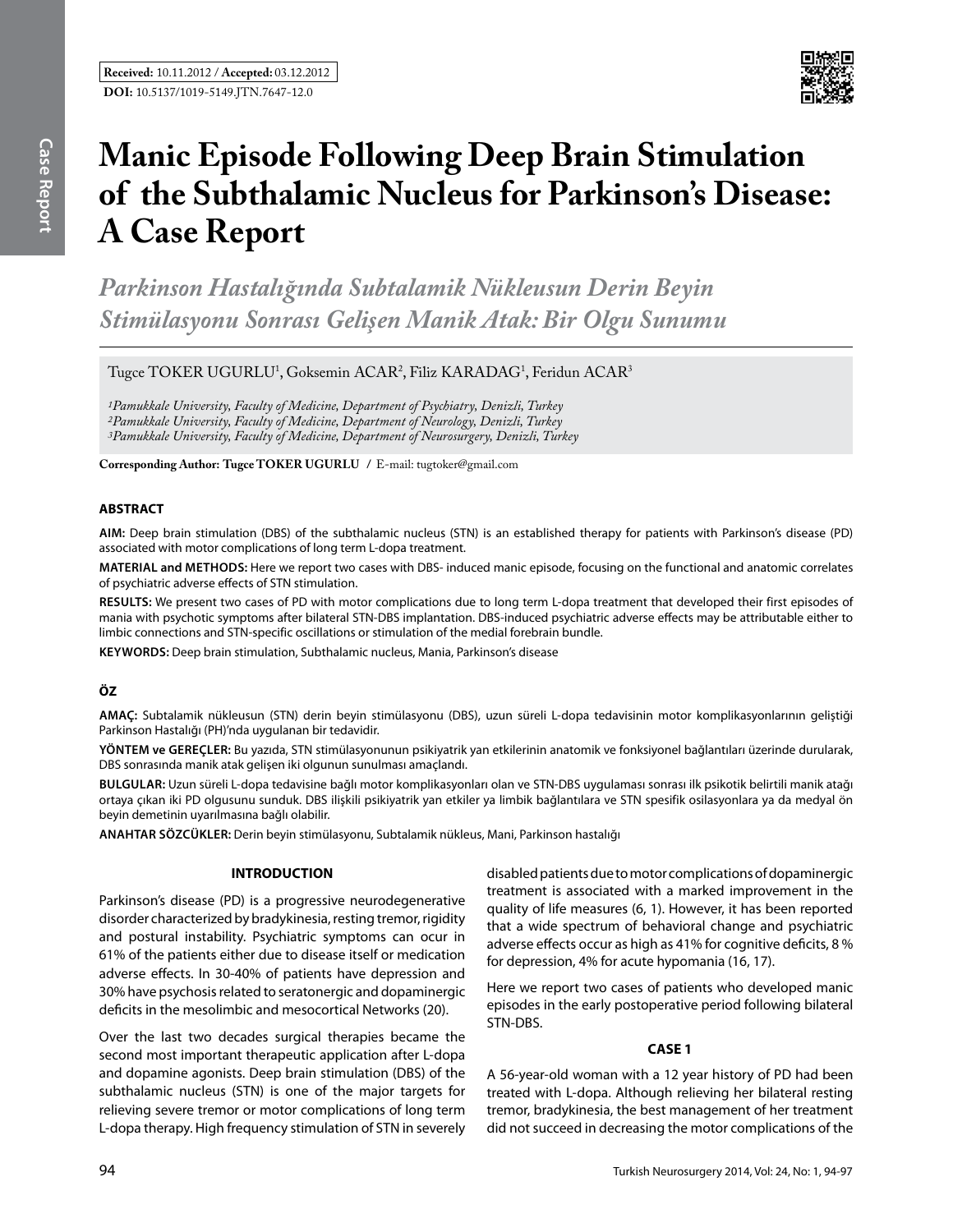dopaminergic therapy. She had bilateral rigidity, resting tremor predominating on the left side of her body. Unified Parkinson's Disease Rating Scale (UPDRS) motor score was 33 "off medication" and reduced to 12 "on medication" accompanied by severe dyskinesia in four limbs. Her psychiatric evaluation revealed exacerbating and remitting depressive episodes that were responsive to 20mg/d citalopram treatment. During the last month she reported increased depressive mood, insomnia and anhedonia. Hamilton Depression Scale score was 18 and 10mg/d escitalopram was recommended in the postoperative period.

Quadripolar electrodes (Medtronic 37601 activa PC) were implanted bilaterally with stereotactic methods as described elsewhere (7). On postoperative day 7 (5th day of escitalopram treatment) she developed inappropriate behaviors such as running in the hall, singing out loud and undressing. Her postoperative psychiatric evaluation revealed increased and rapid speech, racing thoughts, disjointed thinking, euphoria, grandiosity, persecutive hallucinations, religious activities, increased libido, psychomotor activity, insomnia, deterioration of reality assessment and judgment and lack of insight. Young Mania Scoring Scale (YMSS) was 38 and diagnosed as manic episode with psychotic symptoms, eventually put on 10mg/d olanzapine and escitalopram was ceased. In follow-up psychiatric evaluation after one month she had none of the previous manic symptoms and YMSS was 0. Olanzapine was tapered down and ceased. In her neurological examination UPDRS score was 10 "on stimulation" and "on medication" and severe dyskinesias disappeared. After her second follow-up visit she was put on 10mg/d escitalopram because of anxiety, decreased libido and increased appetite. Ten months after STN-DBS implantation she was euthymic and had no manic symptoms.

#### **CASE 2**

A 57-year-old man with a 10-year history of unilateral tremor and bradykinesia was admitted to neurosurgery clinic for STN-DBS implantation because of severe motor complications of L-dopa treatment. His neurological examination revealed bilateral resting tremor and bradykinesia predominating on the left side of his body. Motor score of UPDRS was 30 "off" medication. In his preoperative psychiatric evaluation there was no active psychopathology. Bilateral STN-DBS implantation was carried out as described above. In the third postoperative day he was re-evaluated because of elevated mood, increased speech, hyperactivity and spending sprees. His psychiatric evaluation revealed increased and rapid speech, racing thoughts, disjointed thinking and euphoria. YMSS was 26 and was put on 1mg/d haloperidol, tapered to 2mg/d. During the following weeks his manic symptoms subsided and YMSS was 0. Motor scores of UPDRS reduced to 7 "on stimulation" and "on medication" and peak-dose dyskinesias disappeared. During his follow-up visit for increased tremor and bradykinesia stimulation intensity was increased. Approximately 24 hours following the new parameter settings (bipolar 3.5 V 90μsec, 180 Hz) he developed

an abrupt manic reaction which gradually subsided in 3 days after switching to more dorsal electrode contacts.

#### **DISCUSSION**

We present two cases of PD with motor complications due to long term L-dopa treatment that developed their first episodes of mania with psychotic symptoms after bilateral STN-DBS implantation. Several authors have reported a wide spectrum of psychiatric alterations after STN-DBS, such as depression, manic episode and anxiety (19, 18, 13, 8, 2, 15, 21). A decompensation of preexisting psychiatric disorders such as depression and anxiety disorders can be induced by STN-DBS. Krack and colleagues reported a case with mirthful laughter when stimulated with supramaximal parameters (9). Besides, hypomania/mania has also been reported by many authors (19, 18, 13, 8). Romito and associates described 2 patients with transient mania associated with hypersexuality appeared in several days after initiation of STN stimulation. In these cases stimulation arrest did not acutely influence manic symptoms (14). Our first case STN-DBS related mania appeared on postoperative day 7 and continued for 1 month and gradually subsided with medical treatment. We think that her underlying affective disorder may be a predisposing factor for her DBS induced mania. In another report a reversible manic behavior was related to stimulation of contacts misplaced to caudal STN in the midbrain level and the manic behavior disappeared after stimulation of a different contact located in the level of STN. Thus, the authors concluded that manic disorders might be caused by affection of structures in the ventral midbrain (10). Similarly, Raucher-Chene and colleagues (13) reported a patient with manic episodes due to STN-DBS who responded to the change in stimulation target. They suggested that medial part of the STN play a key role in the occurrence of manic symptoms. However, Herzog and associates (8) suggested that stimulation of the STN, but not the adjacent structures resulted in manic psychosis. In their report bilateral monopolar stimulation of STN resulted in hypomanic state which progressed to a manic episode with psychotic symptoms in 3 weeks. Stimulation arrest was intolerable because of immediate worsening of motor symptoms. The patient has been put on 150mg/d clozapine which alleviated the psychotic symptoms. However, mixed features both with mania and depression at the same time led to the diagnosis of organic bipolar disorder which is attributed to stimulation of STN but not adjacent structures. There is a similarity between hypomania in bipolar disorder and DBS-induced hypomania. In DBS-induced hypomania patients often report that they feel possessed (8, 14). They are overactive without signs of exhaustion. They engage in individually specific but overlapping risk-taking activities such as hypersexuality, gambling and money spending. Many authors had suggestions on the anatomic and functional correlates of these symptoms with STN stimulation. In our second case, manic symptoms appeared on postoperative day 3 and continued for a few weeks. He also reported hyperactivity and spending like in cases previously reported (8, 14). We think that, the stimulation of caudal STN has an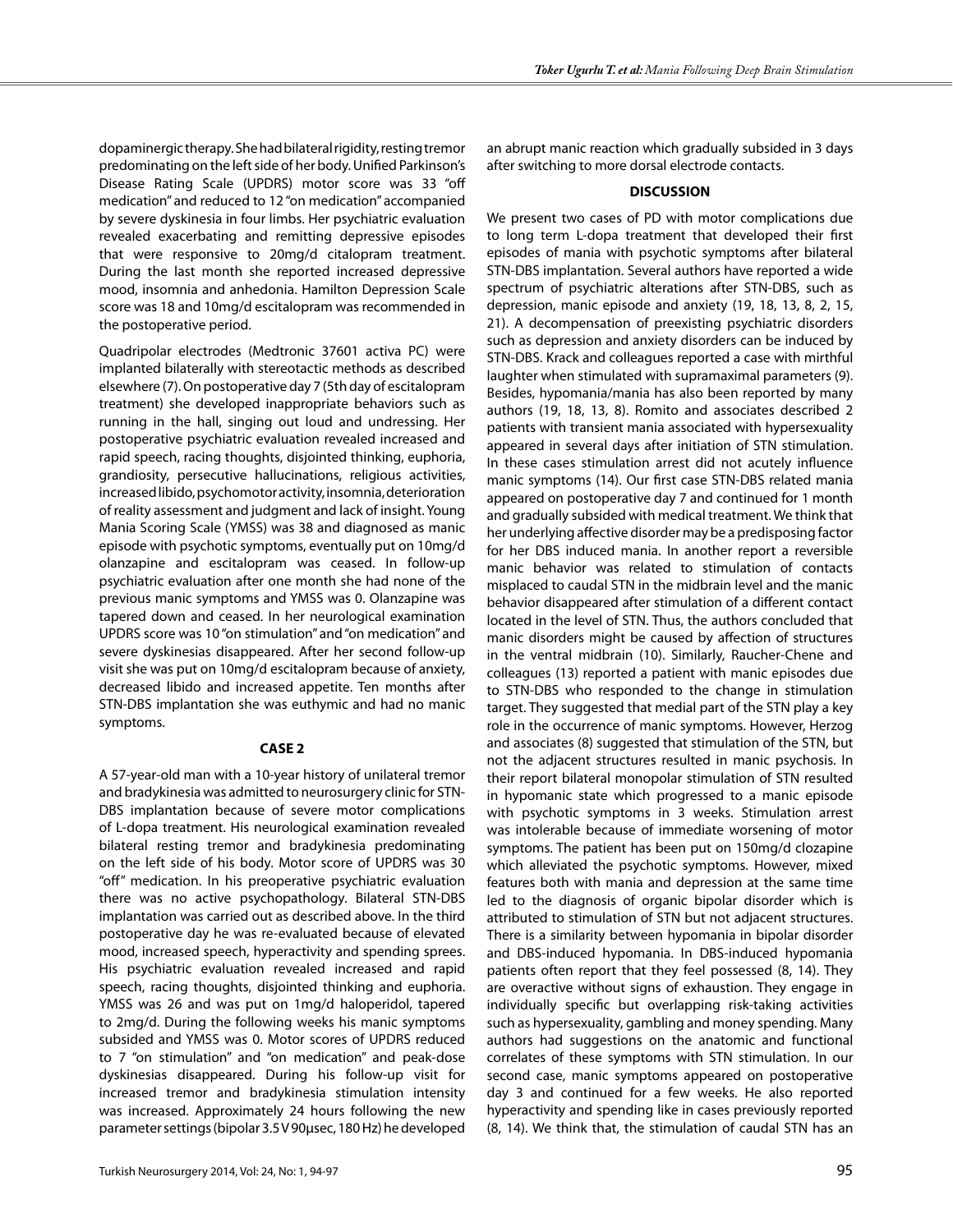important influence on the appearance of manic symptoms, because an abrupt manic reaction occurred which gradually subsided in 3 days after switching to more dorsal electrode contacts.

The STN has an anatomically central position within the basal ganglia-thalamocortical associative and limbic circuits. Despite the fact that it is a very small structure, it is a major player in the input and output of the basal ganglia motor circuitry. The involvement of the STN in motor function regulation is obvious and its stimulation has an immediate and robust clinical effect on PD. This may be explained by its role within the basal gangliathalamocortical circuitry. Besides its control on motor activity, the STN is involved in the processing of certain cognitive and executive functions and modulating motivation (3, 4). These features may be related to dopamine dysregulation syndrome, impulse control disorders and punding in PD (11). However, the involvement of STN in non-motor function is less robust and usually temporary. Therefore STN may be an indirect modulator of non-motor functions. Most authors postulate that STN induced psychiatric adverse effects are a result of diffusion of current into the inferior and medial STN, influencing its limbic subnucleus and its associated circuitry (17, 10). Recent functional neurosurgery has provided the opportunity to record directly from the human basal ganglia, most commonly in patients with PD undergoing DBS electrode implantation. The studies focusing on single unit recordings and local field potentials recorded intraoperatively via microelectrodes demonstrated that specific oscillations in the STN are involved in decisional processes, cognitive functions, emotion control and conflict that could explain the post-DBS occurrence of behavioral disturbances (12). However in a single report acute hypomania induced during STN-DBS attributed to activation of medial forebrain bundle which is a structure of the reward circuitry and a key structure of mesolimbic-dopamine system that is related to affective disorders, drug addiction and learning (5).

In conclusion, DBS-induced psychiatric adverse effects may be attributable either to limbic connections and STN-specific oscillations or stimulation of the medial forebrain bundle. The exact role of the STN and the basal ganglia in non-motor functions remains an important and interesting challenge for future research.

### **REFERENCES**

- 1. Altuğ F, Acar F, Acar G, Cavlak U: The influence of subthalamic nucleus deep brain stimulation on physical, emotional, cognitive functions and daily living activities in patients with Parkinson's disease. Turk Neurosurg 21: 140-146, 2011
- 2. Appleby BS, Duggan PS, Regenberg A, Rabins PV: Psychiatric and neuropsychiatric adverse events associated with deep brain stimulation: A meta-analysis of ten years' experience. Mov Disord 22:1722–1728, 2007
- 3. Baunez C, Amalric M, Robbins TW: Enhanced food related motivation after bilateral lesions of the subthalamic nucleus. J Neurosci 22: 562-568, 2002
- 4. Baunez C, Dias C, Cador M, Amalric M: The subthalamic nucleus exerts opposite control on cocaine and "natural" rewards. Nat Neurosci 8: 484-489, 2005
- 5. Coenen VA, Honey CR, Hurwitz T, Rahman AA, McMaster J, Bürgel U, Madler B: Medial forebrain bundle stimulation as a pathophysiological mechanism for hypomania in subthalamic nucleus deep brain stimulation for Parkinson's Disease. Neurosurgery 64: 1106-1115, 2009
- 6. Deuschl G, Schade-Brittinger C, Krack P, Volkmann J, Schäfer H, Bötzel K, Daniels C, Deutschländer A, Dillmann U, Eisner W, Gruber D, Hamel W, Herzog J, Hilker R, Klebe S, Kloss M, Koy J, Krause M, Kupsch A, Lorenz D, Lorenzl S, Mehdorn HM, Moringlane JR, Oertel W, Pinsker MO, Reichmann H, Reuss A, Schneider GH, Schnitzler A, Steude U, Sturm V, Timmermann L, Tronnier V, Trottenberg T, Wojtecki L, Wolf E, Poewe W, Voges J, German Parkinson Study Group, Neurostimulation Section: A randomized trial of deep-brain stimulation for Parkinson's disease. N Engl J Med 355: 896-908, 2006
- 7. Goetz CG, Koller WC, Poewe W, Rascol O, Sampaio C: Management of Parkinson's disease: An evidence-based review. Mov Disord 17: 1-166, 2002
- 8. Herzog J, Reiff J, Krack P, Witt K, Schrader B, Müller D, Deuschl G: Manic episode with psychotic symptoms induced by subthalamic nucleus stimulation in a patient with parkinson's disease. Mov Disord 18: 1382-1384, 2003
- 9. Krack P, Kumar R, Ardouin C, Dowsey PL, McVicker JM, Benabid AL, Pollak P: Mirthful laughter induced by subthalamic nucleus stimulation. Mov Disord 16: 867-875, 2001
- 10. Kulisevsky J, Berthier ML, Gironell A, Pascual-Sedano B, Molet J, Pares P: Mania following deep brain stimulation for parkinson's disease. Neurology 59: 1421-1424, 2002
- 11. Lim SY, O'Sullivan SS, Kotschet K, Gallagher DA, Lacey C, Lawrence AD, Lees AJ, O'Sullivan DJ, Peppard RF, Rodrigues JP, Schrag A, Silberstein P, Tisch S, Evans AH: Dopamine dysregulation syndrome, impulse control disorders and punding after deep brain stimulation surgery for Parkinson's disease. J Clin Neurosci 16: 1148-1152, 2009
- 12. Marceglia S, Fumagalli M, Priori A: What neurophysiological recordings tell us about cognitive and behavioral functions of the human subthalamic nucleus. Expert Rev Neurother 11: 139-149, 2011
- 13. Raucher-Chene D, Charrel CL, Maindreville AD, Limosin F: Manic episode with psychotic symptoms in a patient with Parkinson's disease treated by subthalamic nucleus stimulation: Improvement on switching the target. J Neurol Sci 273: 116-117, 2008
- 14. Romito LM, Raja M, Daniele A, Contarino MF, Bentivoglio AR, Barbier A, Scerrati M, Albanese A: Transient mania with hypersexuality after surgery for high frequency stimulation of the subthalamic nucleus in Parkinson's disease. Mov Disord 17: 1371-1374, 2002
- 15. Soulas T, Gurruchaga JM, Palfi S, Cesaro P, Nguyen JP, Fenelon G: Attempted and completed suicides after subthalamic nucleus stimulation for Parkinson's disease. J Neurol Neurosurg Psychiatry 79: 952-954, 2008